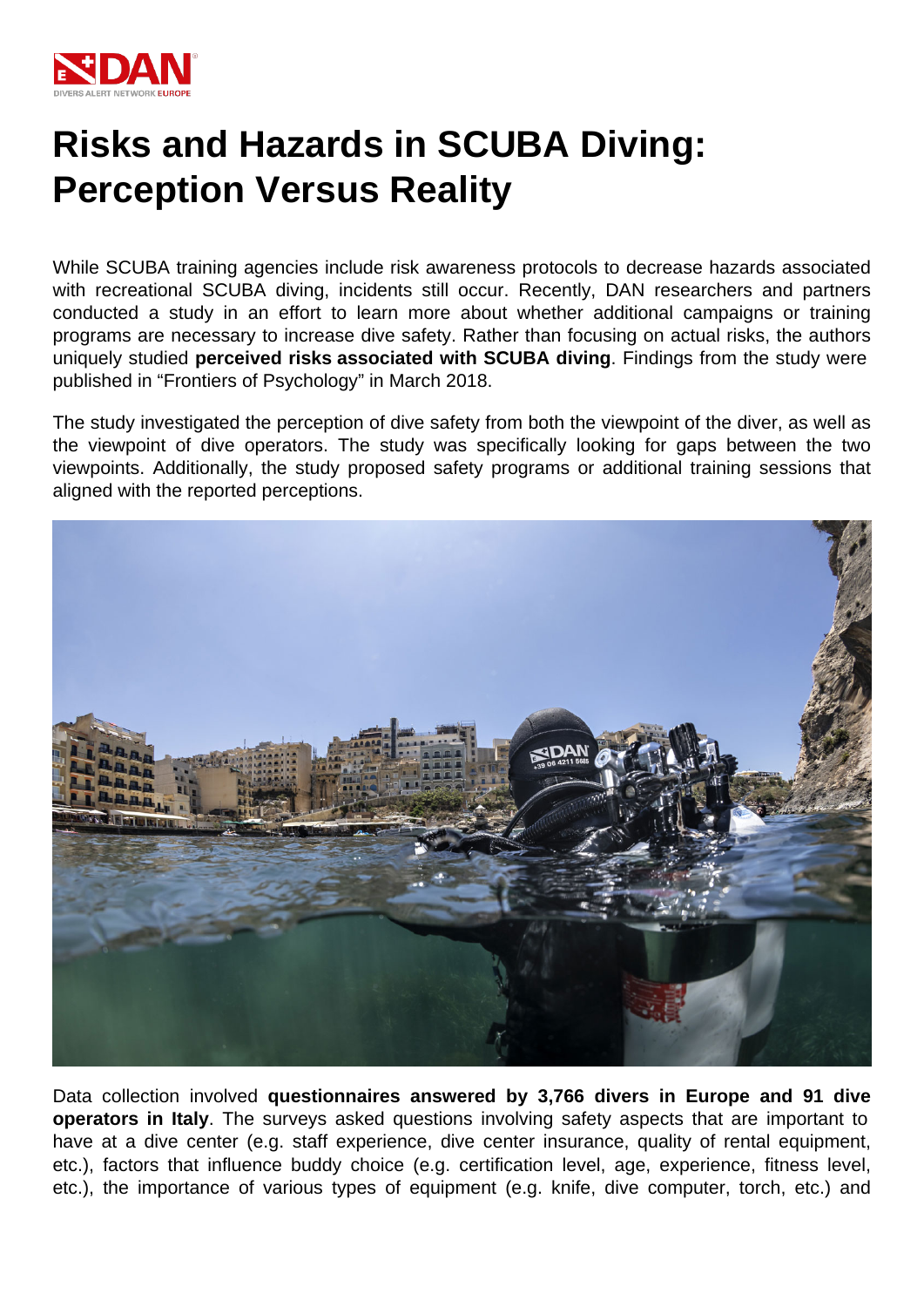incidents perceived as a risk for divers (e.g. changes in weather, equipment failure, gas poisoning, drowning, etc.).

The data indicated that divers and dive operators regarded safety as important, but both perceptions did underestimate some risks. The primary conclusion of the study is that some of the more important risks that are not fully considered, either by dive shops, divers or both, need to be impressed upon divers and/or dive shops during training or specific campaigns.

After analysing data from this study, the authors recommended two programs, to help provide a culture of safety amongst scuba divers and dive centres. The first is the [Hazard Identification](https://www.daneurope.org/web/guest/hira-program)  [and Risk Assessment \(HIRA\)](https://www.daneurope.org/web/guest/hira-program) , a DAN initiative to provide dive operators with the knowledge necessary to decrease risks within their businesses. The second is the Diving Safety Officer (DSO), a program to train individuals to properly oversee HIRA.

## The top rated piece of equipment for both dive centers and scuba divers was a dive computer.

The researchers found similarities in the two viewpoints analysed. For instance, both the dive center and the SCUBA diver believed the proximity of a treatment chamber to be of low importance when rating safety aspects offered at a dive center. In terms of matching buddy pairs, both the dive centers and the SCUBA divers rated gender, age and family member to be of lowest importance. The top rated piece of equipment for both dive centers and scuba divers was a dive computer. The authors recommend training programs correlate to these shared perceptions. For example, dive training should include more information on generic dive computer use.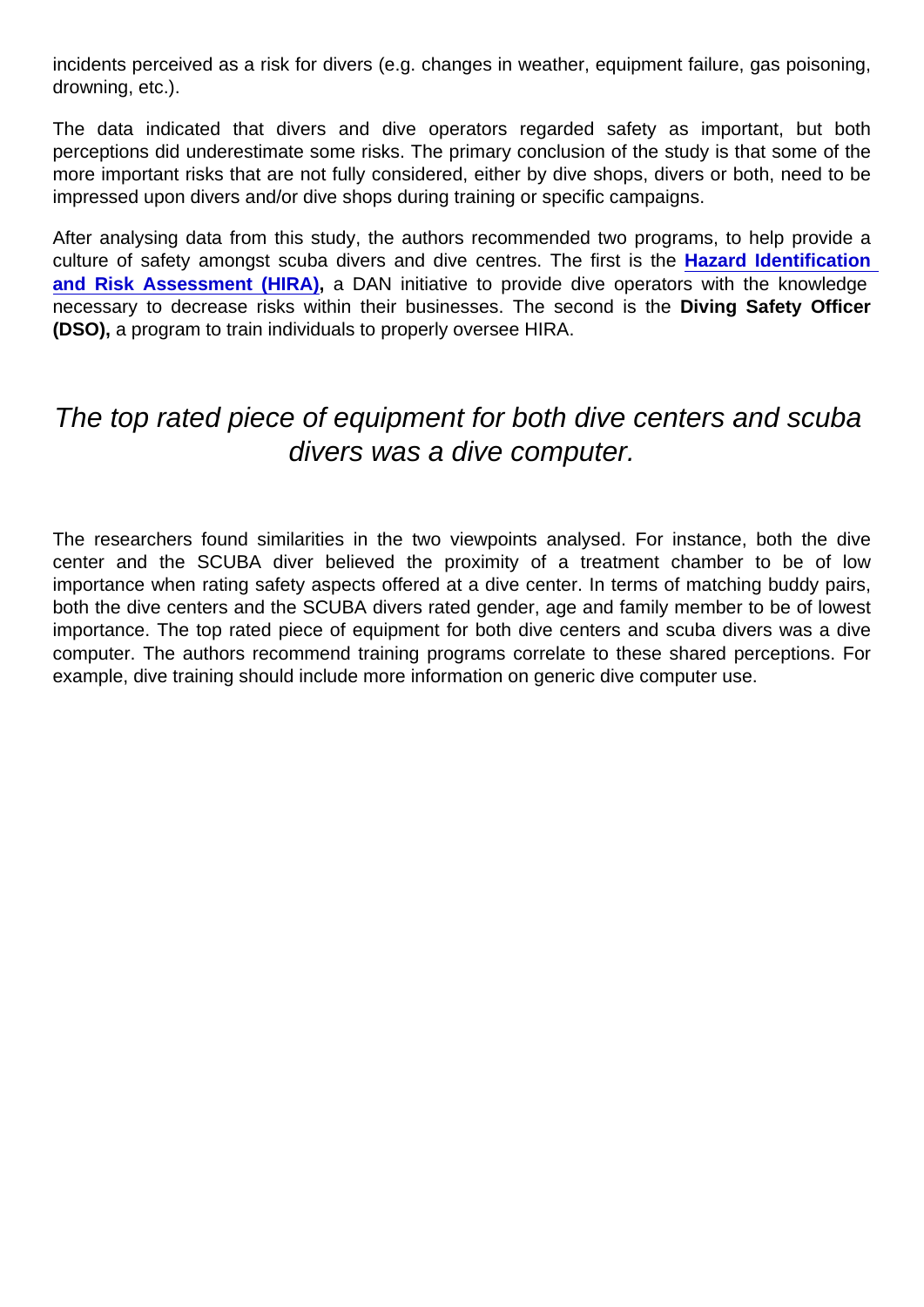

There were some interesting discrepancies between the two viewpoints. Dive centers reported that the dive instructors' recommendation should be the most influencing factor when finding the appropriate buddy on the boat. Individual divers, however, did not rate the instructor recommendation as influential in comparison to other factors. Dive centers conveyed that the highest perceived risks in SCUBA diving are decompression illness, drowning, and boat accidents—these were also what the dive centers reported to be the top dive accidents they have experienced. While divers agreed with decompression illness being high risk, they were also highly concerned with equipment failure. Divers were least concerned with marine life and drowning. The shared perception regarding decompression illness led authors to suggest the need for safety campaigns focused on decompression illness. The authors additionally advised courses focused on hazardous marine life and how to treat the injuries as a recommended action. One of the most notable discrepancies reported was that the number of accidents witnessed by SCUBA divers was much higher than the accidents reported. The authors recommended the need to help enable accident reporting by dive centers.

An interesting aspect of this study is the fact that the majority of the participants, all of whom volunteered, are experienced divers. This could have swayed the data; in being experienced, the divers have witnessed more incidents and may take fewer risks as a result. The authors suggested that it could be beneficial to ensure students learning to dive understand the importance of research in an effort to continually increase the safety of the sport. The data could be more meaningful if surveys were answered by divers of varying experience levels.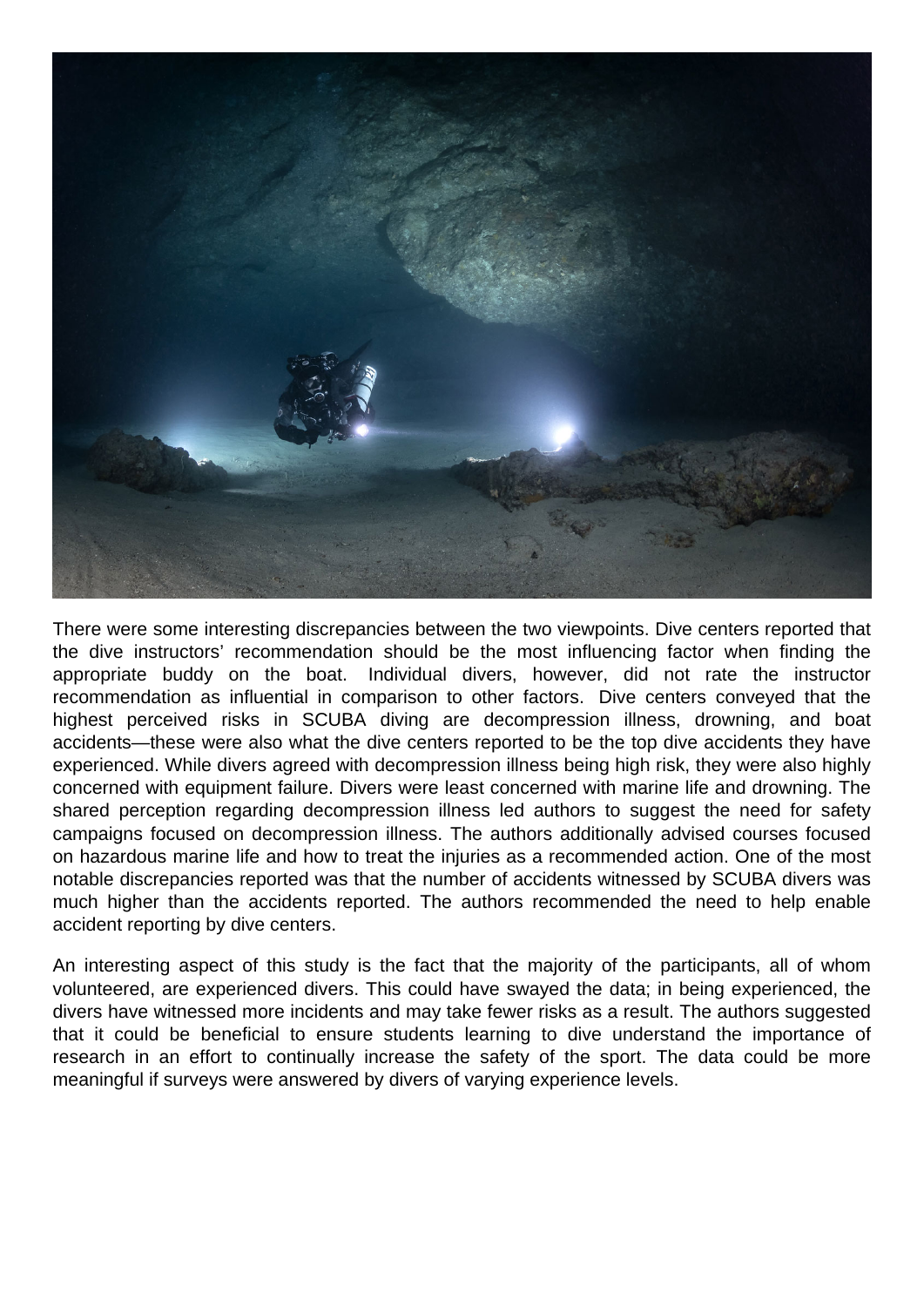## While divers agreed with decompression illness being high risk, they were also highly concerned with equipment failure.

While this is one of the first studies to look at attitudes and perceptions of scuba diving risks, the results prove that this information can be beneficial when attempting to make recreational diving as safe as possible for all participants.



### IN-DEPTH

This study was funded by the Green Bubbles RISE Project, H2020-MSCA-RISE-2014. The project has received funding from the European Union Horizon 2020 research and innovation program under the Marie Sk?odowska-Curie grant agreement No. 643712. This paper reflects only the authors' view. The Research Executive Agency is not responsible for any use that may be made of the information it contains.